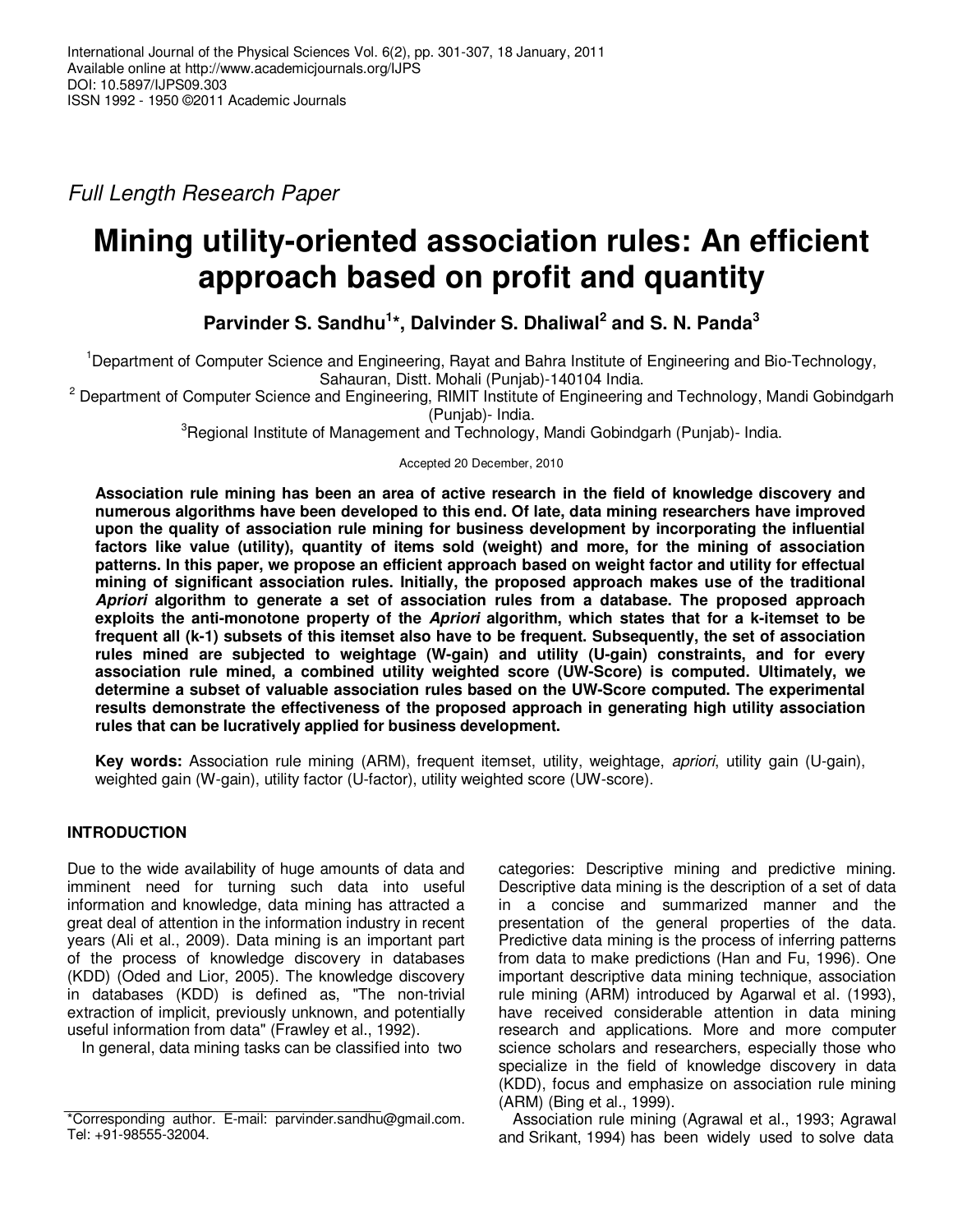mining problems in numerous applications, including financial analysis, the retail industry, and business decision-making (Chen et al., 1996). The problem with mining association rules can be distilled into two steps. The first step involves finding all frequent itemsets (or say large itemsets) in databases. The next step is the generation of association rules. Once the frequent itemsets are found, generating association rules is straightforward and can be accomplished in linear time (Chun-Jung et al., 2008). The most important task of traditional association rule mining (ARM) is to identify frequent itemsets. Traditional ARM algorithms treat all the items equally by assuming that the weightage of each item is always 1 (item is present) or 0 (item is absent). Obviously, it is unrealistic and will lead to loss of some useful patterns (Guangzhu et al., 2008). In order to overcome the weakness of the traditional association rules mining, utility mining model (Zubair and Alasubram, 2009; Hong et al., 2004) and weighted association rule mining (Ke Sun and Fengshan, 2008) have been proposed.

Utility based data mining is a new research area entranced in all types of utility factors in data mining processes and focused at integrating utility considerations in data mining tasks (Shankar et al., 2009). Utility of an item is a subjective term dependent on users and applications; it could be measured in terms of profit, cost, risk, aesthetic value or other expressions of user preference (Guangzhu et al., 2008). Given a transaction database, a minimum utility threshold, and a utility table, the goal of utility mining is to discover all high utility itemsets (Yu-Chiang et al., 2008). The profitability of an itemset or the total cost of stocking an itemset cannot be determined using the support value alone. Thus, in practical terms, utility mining can be more useful than traditional association rule mining (Yu-Chiang et al., 2008).

In weighted association rule mining (WARM) (Ke Sun and Fengshan, 2008), itemsets are no longer simply counted as they appear in a transaction. This change of counting mechanism makes it necessary to adapt traditional support to weighted support (Feng et al., 2003). Weighted association rules cannot only improve the confidence in the rules, but also provide a mechanism to do more effective target marketing by identifying or segmenting customers based on their potential degree of loyalty or volume of purchases (Zubair and Alasubram, 2009). For example, a customer may purchase 13 bottles of coke and 6 bags of snacks and another may purchase 4 bottles of coke and 1 bag of snacks at a time. The conventional association rule approach treats the aforementioned transactions in the same manner, which could lead to the loss of some vital information (Zubair and Alasubram, 2009). So, weighted ARM deals with the importance of individual items in a database (Cai et al., 1998; Wang et al., 2000; Zubair and Alasubram, 2009). For example, some products are more profitable or may be under promotion, therefore more interesting as compared to others, and hence rules concerning them are of greater value (Sulaiman et al., 2009).

Recently, researchers are interested at incorporating both the attributes (weightage and utility) for mining of valuable association rules. The incorporation, weighted utility association rule mining (WUARM) can be considered as the extension of weighted association rule mining in the sense that it considers items weights as their significance in the dataset and also deals with the frequency of occurrences of items in transactions. Thus, weighted utility association rule mining is concerned with both the frequency and significance of itemsets and is also helpful in identifying the most valuable and high selling items which contribute more to the company's profit (Sulaiman et al., 2008). Here, we propose an efficient approach based on weight factor and utility for effectual mining of high utility association rules. Initially, the proposed approach makes use of the traditional Apriori algorithm to generate a set of association rules from a database. Subsequently, the set of association rules mined are subjected to (1) weightage (W-gain) and (2) utility (U-gain) constraints, and for every association rule mined, a combined utility weighted score (UW-Score) is computed. Ultimately, we determine a subset of valuable weighted and utility based association rules on the basis of the UW-score computed. The experimental results demonstrate the effectiveness of the proposed approach in mining high weighted and utility based association rules that can be lucratively applied for business development.

# **PROPOSED METHODOLGY BASED ON PROFIT AND QUANTITY FOR MINING UTILITY-ORIENTED ASSOCIATION RULES**

# **Measures employed**

Association rule mining (ARM), one of most commonly used descriptive data mining task, is the process of discovering a collection of data attributes that are statistically related in the underlying data. Apriori has been recognized as the most renowned algorithm for ARM. Most algorithms for ARM including *apriori*, mine potential data patterns chiefly based on frequency. The data patterns thus extracted based only on frequency would not be of the highest value for decision makers in business development. Hence in recent times, the incorporation of interestingness, utility and item weightage into the standard association rule mining algorithms have attracted voluminous research. In the proposed approach, we have incorporated two of the aforesaid measures together with Apriori for effectual mining of association rules. The two attribute measures chosen in the proposed research are, weightage and utility.

# **Weightage**

Generally in a transaction database, attributes comprise of numerical assets that gives the actual quantity of the attribute (count of the items) involved in the transaction. But traditional algorithms like Apriori mine association rules from a binary mapped database that only depicts the presence of the item in a transaction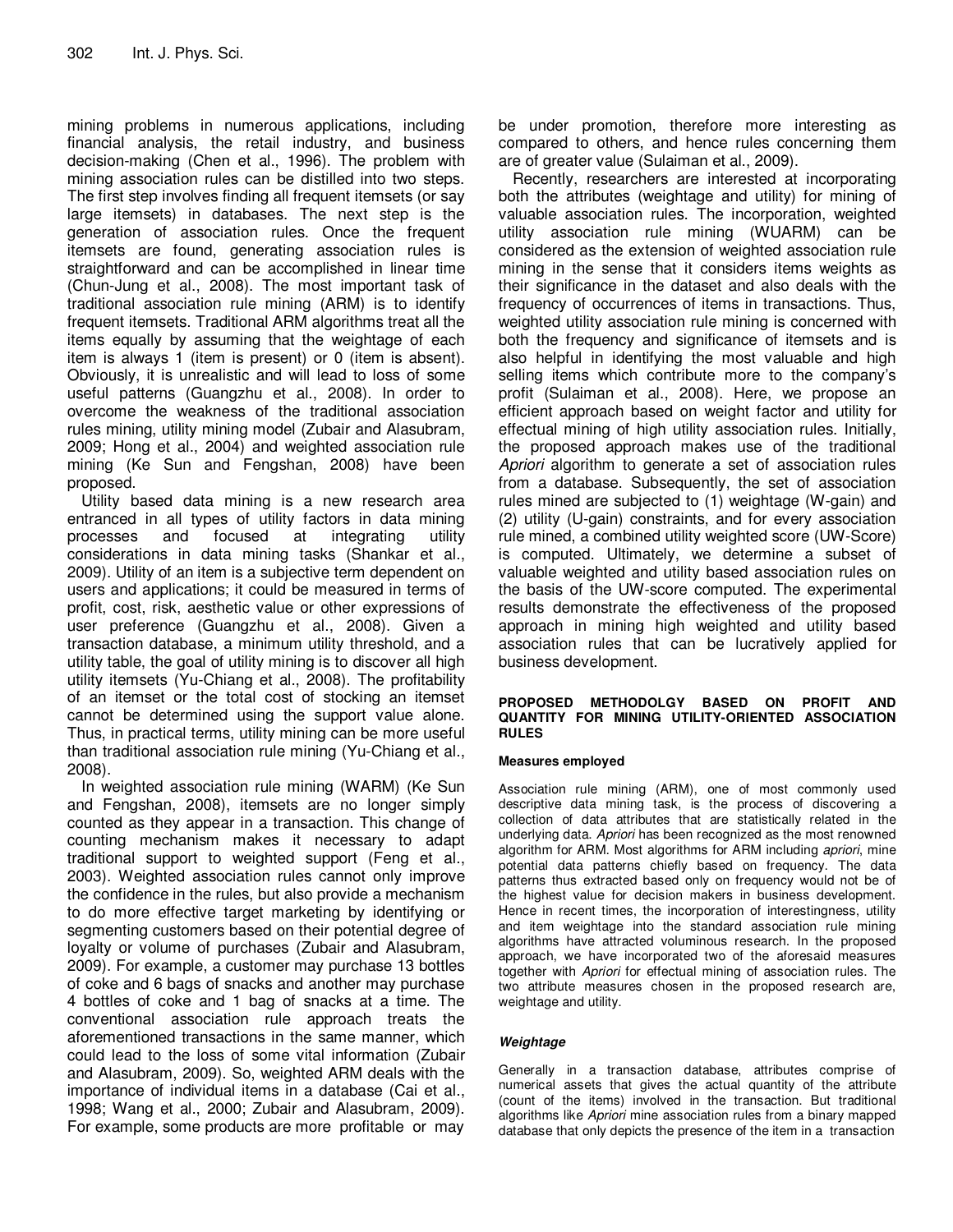or not. So, standard ARM algorithms possibly overlook the quantitative information associated with an attribute, leading to frequent but less-weightage rules. In most cases of a customer transaction, some of the attributes may be actually more weighted in one transaction but it may not have occurred frequently in the database. However, these set of attributes would be of significant value in the business point of view and should have been included in the frequent itemset. Hence, the proposed research will consider the weightage measure (W-gain) of the individual items in every transaction, for mining a subset of most significant rules from the set of frequent association rules mined.

#### **Utility**

The second measure employed in the proposed research to improve the quality of ARM is the individual utility (Gain) of the attributes. In general, a supermarket is likely to consist of attributes (items) that will yield different margins of profit. Hence, the rules mined without considering those utility values (profit margin) will lead to a probable loss of profitable rules. So, to attain a subset of high utility rules from the Apriori mined rules, the proposed approach makes use of a utility measure (U-gain).

A lot of researches (Sulaiman et al., 2008; Hong and Howard, 2006; Chun-Jung et al., 2009; Unil, 2007) have incorporated the weightage and utility measures individually into ARM so as to achieve effective rules from large databases. But, possibly the incorporation of both the measures together into ARM will enable more potential utility-oriented association rules. In this research, we incorporate the two measures weightage (W-gain) and utility (Ugain) to mine the association rules from a transaction database.

#### **Proposed methodology**

Let  $D$  be a database consisting of  $n$  number of transactions  $T$ and *m* number of attributes  $I = [i_1, i_2, \dots, i_m]$  with positive real number weights $W^-_i$ . A utility table  $\,U\,$  comprising of  $m$  number of utility values $\overline{U}_i$ , where  $\overline{U}_i$  denotes the profit

associated with the *i* attribute. The major steps involved in the proposed approach for association rule mining based on weightage and utility are:

- 1. Mining of association rules from *D* using Apriori.
- 2. Computation of the measure W-gain.
- 3. Computation of the measure U-gain.
- 4. Computation of UW-score from W-gain and U-gain.

5. Determination of significant association rules based on UWscore.

#### **Association rule mining using Apriori**

Initially, association rules are mined from a transaction database *D* with *n* transactions. The database *D* is denoted as



Every transaction  $T$  in  $D$  comprises of 'm' number of attributes  $I = [i_1, i_2, \ldots, i_m]$  associated with it. Every attribute *i* is represented by weights  $W_{\overline{i}}$  .

Apriori, a standard ARM algorithm is used in the proposed approach to mine the association rules. Classical Apriori generally processes on a binary mapped database  $B_{\scriptsize T}^{\scriptscriptstyle -}$  for mining association rules. Hence, the input database  $D$  is transformed to a binary mapped database  $\,B_{T}\,$  that consists of binary values 0 and 1 denoting the non-existence and existence of attributes in the transactions respectively. The weights *W<sup>i</sup>* associated with the individual attributes in the database D is mapped onto the binary values using the following equation.

$$
B_T = \begin{cases} 0 & \text{if} \quad \mathbf{W}_i = 0 \quad \forall \, \mathbf{T}_k \\ 1 & \text{if} \quad \mathbf{W}_i \neq 0 \quad \forall \, \mathbf{T}_k \end{cases}
$$

Subsequently, the binary mapped database  $\,B_{_T}$  is given as an input to the Apriori algorithm (Agrawal et al., 1993) for mining of association rules. Generally, the process of association rule mining using Apriori is composed of two steps namely,

1. Frequent itemset generation: Generate all possible sets of attributes that have support value greater than a predefined threshold, called minsupport.

2. Association rule generation**:** Generate association rules from the generated frequent itemsets that have confidence greater than a predefined threshold called minconfidence.

A standard association rule is of the structure: A→B, where A (the antecedent) and B (the consequent) is subset of items in the binary mapped database, such that,  $A \subset I$ ,  $B \subset I$  and  $A \cap B = \emptyset$ . The rule A→B is interpreted as "if A exists then it is likely that B also coexists". The rule  $A \rightarrow B$  holds in the transaction database D with a support S and confidence C, if, S% of the transactions in D contains the itemsets A and B, and C% of the transactions that contain A also contain B.

Support  $(A \rightarrow B) = P$  (AUB)

Confidence  $(A \rightarrow B) = P(B|A) = support (AUB)/ support (A)$ 

The pseudo code for the Apriori algorithm is,

$$
I_1 = \{l \arg e \ \ 1 - itemsets\};
$$

*for* ( $k = 2$ ;  $I_{k-1} \neq 0$ ;  $k + 1$ ) do begin  $C_k = a priori - gen(I_{k-1});$  // New candidates *forall* transactions  $T \in D$  do begin  $C_T = \text{subset}(C_k, T)$ ; // Candidates contained in T  $for all$  candidates  $c \in C_T$  do  $c$ *ccount* + + ;  $\cdot$ *end end*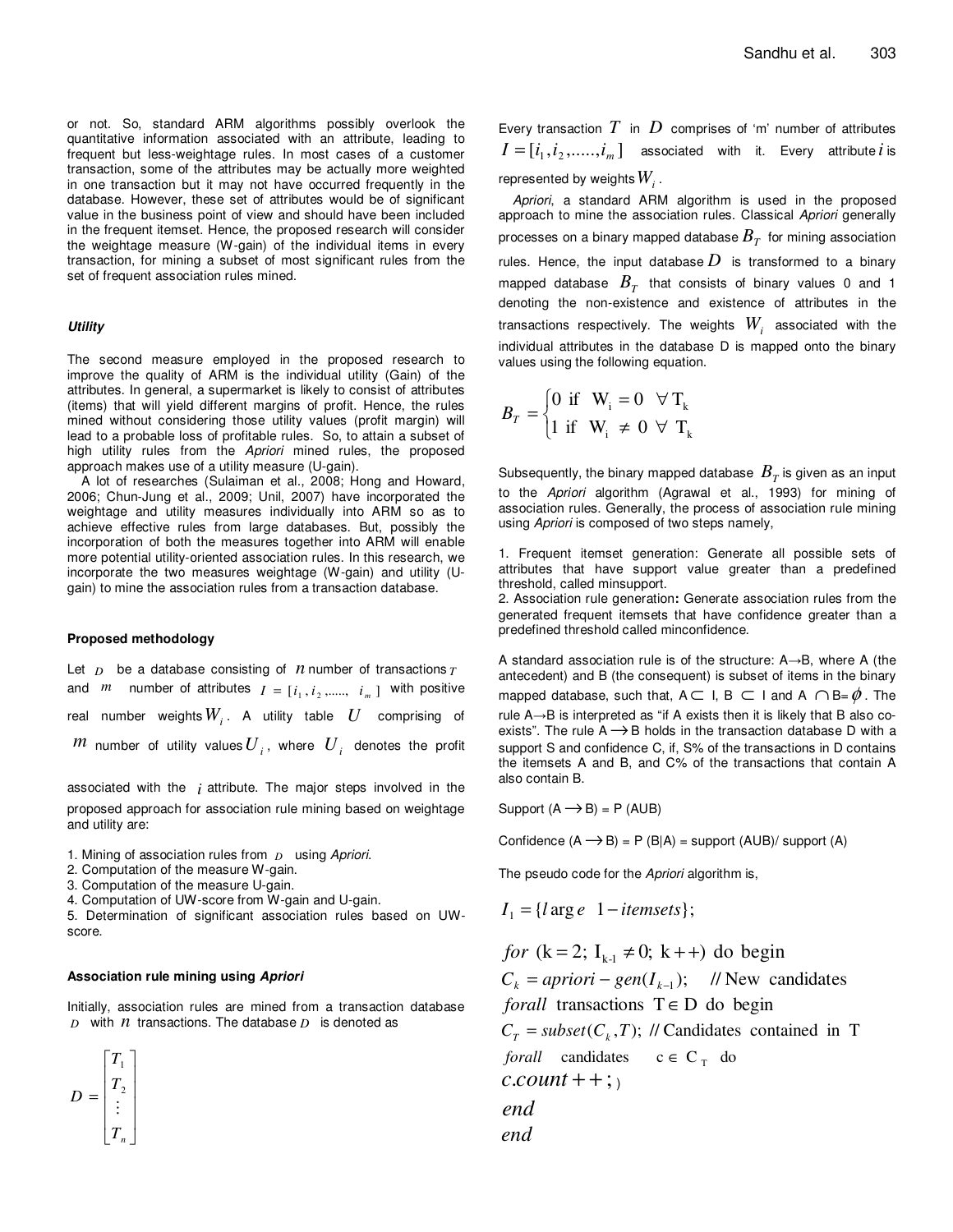$$
I_k = \{ c \in C_k \mid c.count \ge \min \sup \}
$$
  
end  
Answer =  $\bigcup_k I_k$ ;

The Apriori algorithm generates a *k* number of association rules  $R = \{R_{_1}, R_{_2},.....,R_{_k}\:|\: \}$ . The set of association rules  $\:R\:$  is fed as input to the next phase of the proposed research, weightage and utility computation. The measures W-gain (weightage) and Ugain (utility) are calculated for every attribute present in the *k* association rules of  $R$  . For example, say an association rule  $\,R_{_i}\,$  of the form,  $(A, B) \implies C$ , where, A, B and C are the attributes in the rule  $R_{_{l}}^{\phantom{\dag}}$  , the measures U-gain, W-gain and UW-score are calculated for every attribute A, B and C individually.

Initially, the *k* association rules generated is first sorted in descending order based on their confidence level. The sorted list of association rules is given by  $S = \{R'_{1}, R_{2}^{+}, \ldots, R_{k}^{+}\}\,$  $S \in R$ , where conf  $(R_1')$   $\geq$  conf  $(R_2') \geq$ conf (  $R_3$ ')..... $\geq$  conf ( $R_k$ ').

#### **Computation of W- gain**

From the sorted list  $S$ , the first rule  $R_1$ <sup>'</sup> is selected and the individual attributes of  $R_1^{\phantom{1} \prime}$  are determined. Subsequently, the measure W-gain is calculated for every attribute in the rule  $R_{\rm 1}$   $^{\prime}$  .

**Definition 1:** Item weight (Wi ): Item weight is the quantitative measure of the attribute contained in the transaction database *D* . Item weight value  $W_i$  is a non-negative integer.

**Definition 2:** Weighted gain (W-gain): W-gain is defined as the sum of item weights  $\boldsymbol{W}_i$  of an attribute contained in every transaction of the database D.

$$
W\text{-gain} = \sum_{i=1}^{|T|} W_i
$$

where, W<sub>i</sub> is the item weight of an attribute and  $|T|$  is the number of transactions in the database D.

#### **Computation of U-gain**

Similarly, for U-gain computation, the first rule  $R_{\rm l}^{\phantom{\rm l}}$  from the sorted list *S* is selected and the individual attributes of  $R_1^+$  are determined. Subsequently, the U-gain measure is calculated for every individual attribute present in the rule  $R_{1}^{\phantom{\dag}}$  , based on the Ufactor and the utility value  $\overline{U}_i$  of the attribute.

**Definition 3:** Item Utility (U<sub>i</sub>): The Item utility is generally defined as

the margins of profit associated with that particular attribute. It is denoted as  $\left. U_{_{i}}\right.$  .

**Definition 4:** Utility table  $U$  : The utility table  $U$  comprises of 'm' utility values  $\left. U_{\,i}\right\vert$  associated with the attributes present in the transaction database D. The utility table is represented by,

$$
U = \begin{bmatrix} U_1 \\ U_2 \\ \vdots \\ U_m \end{bmatrix}
$$

**Definition 5:** Utility factor (U-factor): The utility factor (U-factor) is a constant that is determined by the sum of the all items utility (Ui) contained in the utility table  $U$  . It is defined as,

$$
U\text{-factor} = \frac{1}{\sum_{i=1}^{m} U_i}
$$

where, m is the number of attributes present in the transaction database.

**Definition 6:** Utility gain (U-gain): Utility gain refers to the measure of an attribute's actual utility based on the U-factor."

$$
\text{U-gain} = U_i \cdot \text{U-factor}
$$

The measure U-gain is computed for every attribute in the association rule  $R_{\rm 1}^{\rm +}$  .

#### **Computation of UW-score from W-gain and U-gain**

Based on the calculated W-gain and U-gain measures for the individual attributes of an association rule, a single consolidated value termed UW-score is computed for every individual association rule.

**Definition 7:** Utility weighted score (UW-score): UW-score is defined as the ratio between the sum of products of W-gain and Ugain for every attribute in the association rule to the number of attributes present in the rule.

$$
UW\text{-score} = \frac{\sum_{i=1}^{|R|} (W - gain)_i * (U - gain)}{|R|}
$$

where,  $|R|$  represents the numbers of attributes in the association rule.

The aforesaid processes of W-gain, U-gain and UW-score computation are repeated for the rest of the association rules  $R_{2}^{-1}$ 

to  $\, R_{_k}^{\phantom k}$  present in the sorted list $S$  . Now, all 'k' number of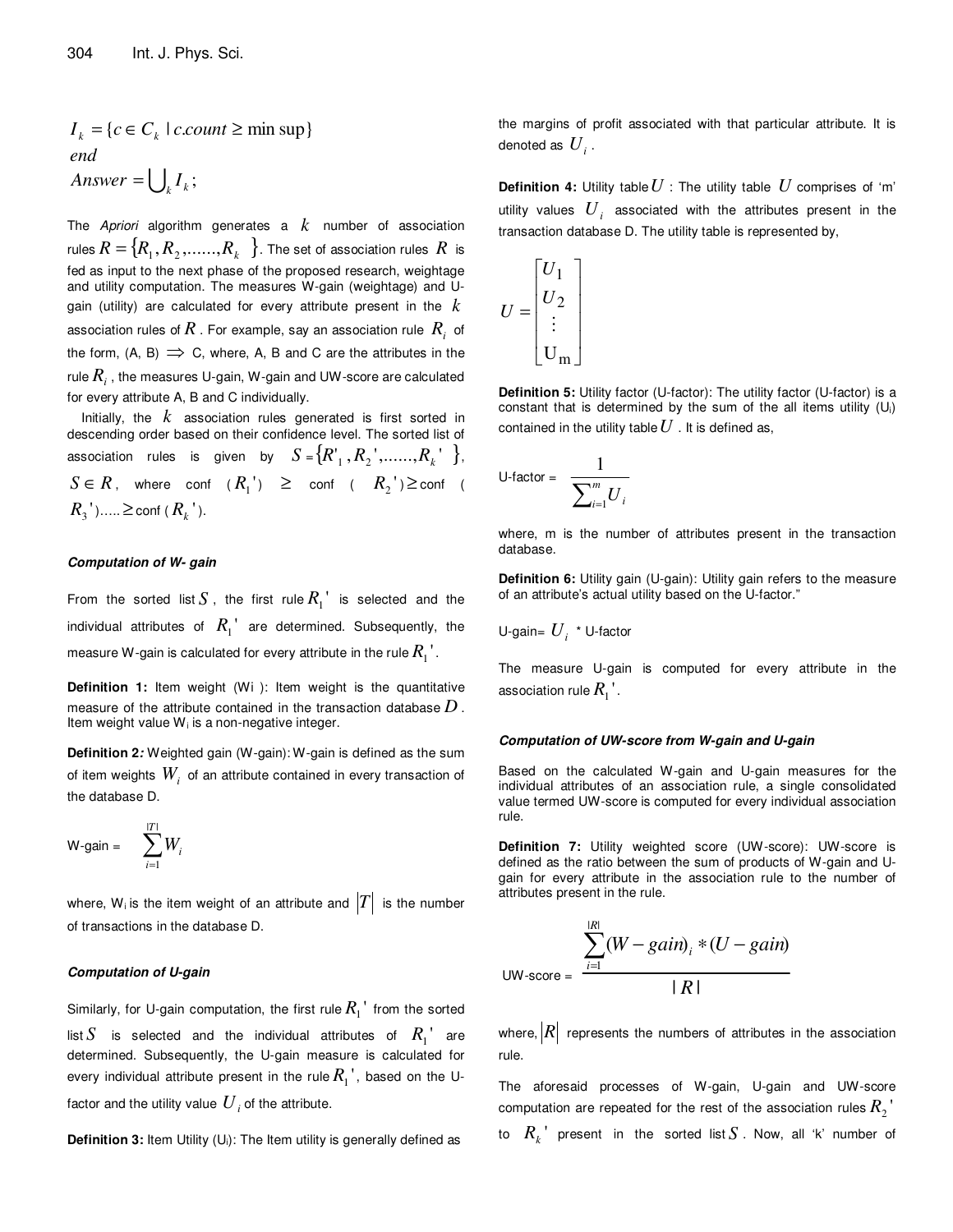

**Table 1.** Test dataset description.

Figure 1. No. of rules generated using various support threshold with UW-Score=0.3.

association rules in the sorted list *S* possess a UW-Score associated with it. Subsequently, the association rules in the sorted list  $S$  are sorted based on the UW-score to get  $S^{'}=$  ${R_1}^n, R_2$ ",......, $R_k$ " }where UW-score ( $R_1$ ") ≥ UW-score  $(R_2^{\ \ \, \prime\prime}) \geq$  UW-score ( $R_3^{\ \ \, \prime\prime}$ ).......  $\geq$  UW-score ( $R_k^{\ \ \, \prime\prime}$ ).

## **Determination of significant association rules based on UWscore**

Finally, from the sorted list  $S^{'}$ , a set of significant weighted utility association rules  $R_{\tiny{WU}}$  whose the UW-Score is above a predefined threshold are selected. The resultant weighted and utility based association rules is given by  $R_{WU} = \{R_{WU1}, R_{WU2}, \ldots, R_{WUl}\}$ where,  $k \geq l$  and  $R_{_{WU}} \subseteq S^{\dagger}$ .

# **EXPERIMENTAL RESULTS**

The data employed in our experiments are either realworld data obtained from different fields or widelyaccepted synthetic data generated using existing tools that are used in scientific and statistical simulations. We have evaluated our approaches in two different datasets, namely T10I4D100K (Sulaiman et al., 2008). The synthetic data, T10I4D100K is attained from the IBM dataset generator.

## **T10I4D100K**

This dataset contains 100,000 transactions and 870 distinct items. T10I4D100K denotes the average size of the transactions (T), average size of the maximal potentially large itemsets (I) and the number of transactions (D) (Table 1).

Experimentations on both datasets are undertaken using two different association rule mining algorithms. The algorithms utilized for our results analysis are standard Apriori algorithm and an efficient proposed approach based on profit and quantity. Here, two thresholds, namely (1) support values (min\_sup and min\_conf) and (2) utility weighted score (UW-Score) are used for obtaining the utility based association rules. By changing these thresholds, different results are obtained and the results are analyzed for fixing the accurate threshold.

The experimental results are taken by varying the support and UW-Score on T10I4D100K dataset. The obtained results are plotted in the graphs as shown in Figures 1 to 4, which show the performance of the approaches on T10I4D100K dataset in mining the utility based association rules. By analyzing the plotted graphs, the behavior of the two approaches (Standard Apriori and the proposed approach) are almost same, when UW-Score=0.3. So, in this threshold, the performance of the proposed approach fails to produce better results. Then, we increased the UW-Score value as 0.4 and the number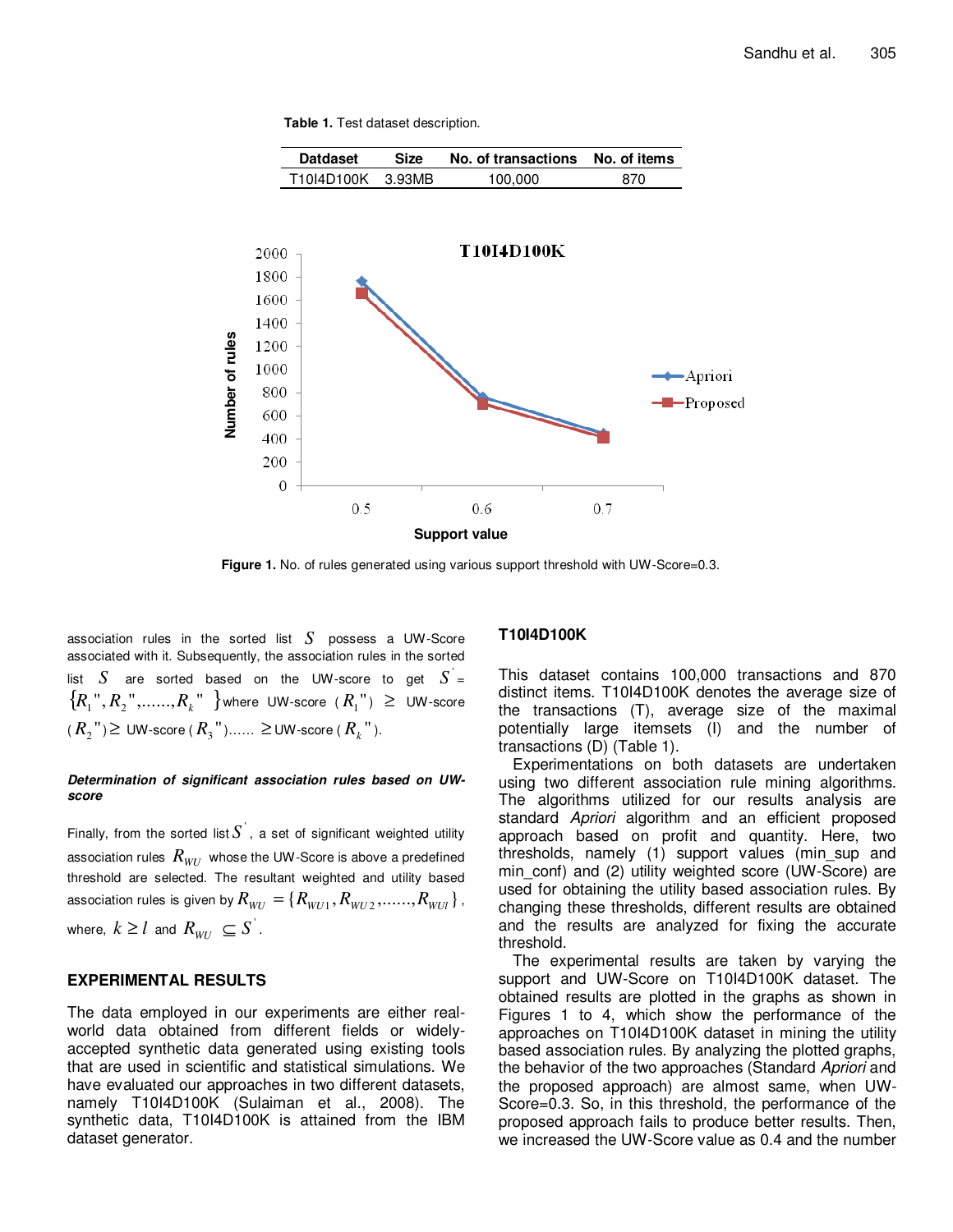

**Figure 2.** Number of rules generated using various support threshold with UW-Score=0.4.



Figure 3. Number of rules generated using various support threshold with UW-Score=0.5.



**Figure 4.** Number of rules generated using various support threshold with UW-Score=0.6.